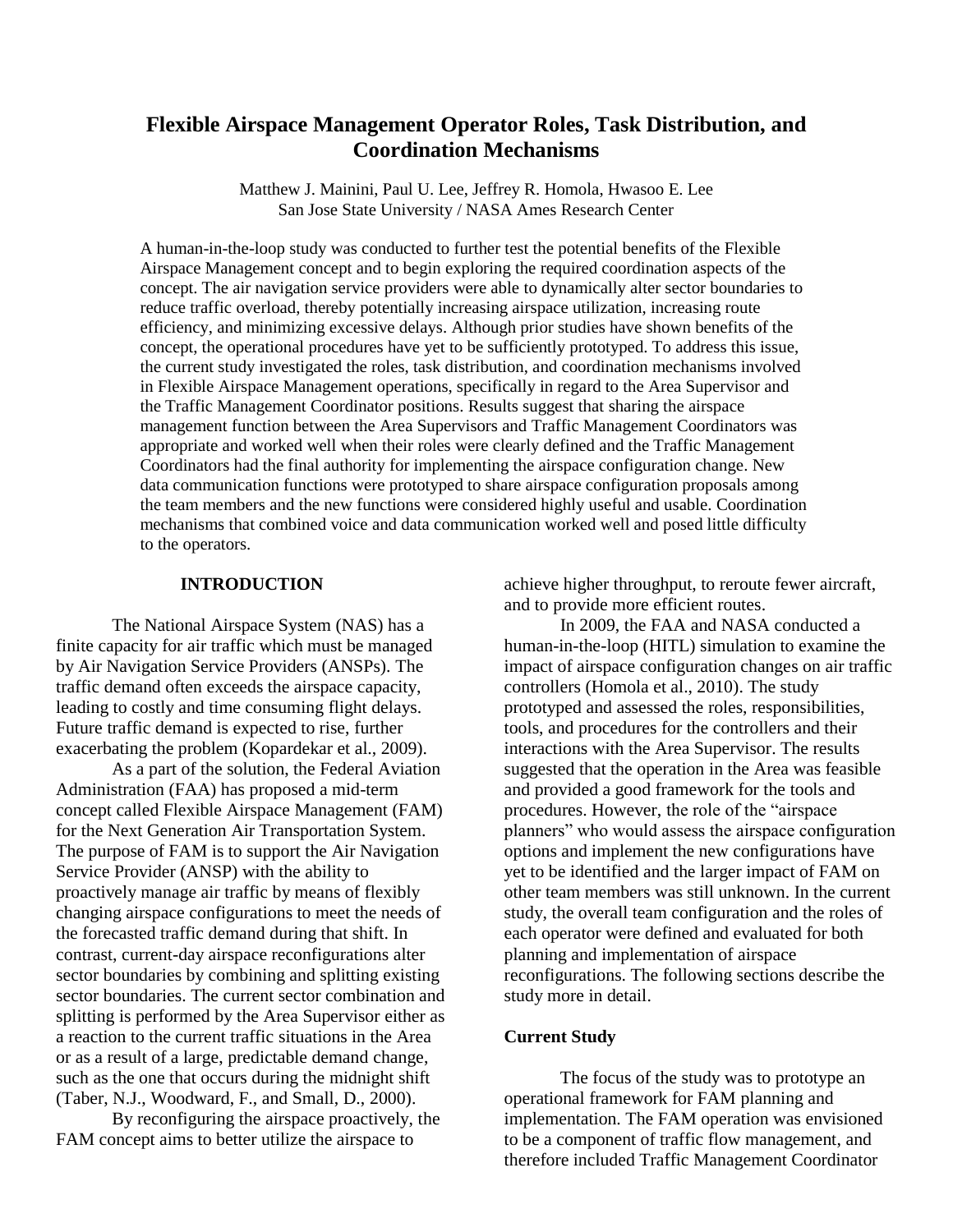(TMC) and Supervisor TMC (STMC) positions for flow planning and airspace reconfiguration purposes. Area Supervisors were also tasked with airspace reconfiguration duties in addition to working with controllers to implement the configuration changes. As the roles and task distribution were assigned to the operators and the coordination procedures were developed, the following questions emerged.

#### *Roles and task distribution:*

- Which operators should propose and implement boundary changes?
- What is the timeframe outlook of each team member when performing FAM tasks?

#### *Coordination:*

- Are the Area Supervisors and TMCs able to plan and coordinate FAM ideas by voice communication?
- Can the operators share/coordinate boundary changes with decision support tools successfully?

This paper will focus on the operator roles and coordination procedures of the two main FAM positions -- TMCs and Area Supervisors. The overall findings can be found in the report by Lee et al. (2011).

### **METHOD**

### *Participants*

Three active Front Line Managers from the FAA and one recently retired controller, each with experience as Traffic Management Coordinator (TMC) and/or Area Supervisor, were recruited as test participants. The participants who staffed the planning positions of Area Supervisor and TMC were referred to as the "planning team." In addition to the four test participants, twenty confederate participants were recruited for various support positions (radar controllers, "ghost" TMCs, and simulation pilots).

# *Environment*

The environment was simulated using the Multi Aircraft Control System (MACS), a platform specifically built for mid- to high-fidelity air traffic control simulations (Prevot et. al., 2006). Three rooms were set up to reflect one Traffic Management Unit (TMU) and two Areas of Specialization within a facility. Other rooms were used for simulation pilots

and confederate controllers who managed the surrounding airspace.

The operational environment was mid-term high-altitude en route airspace at FL340 and above. The airspace was assumed to have full data communications (Data Comm) equipage for all aircraft occupying the airspace, as well as automated conflict detection and resolution capabilities in the ground-air traffic system, ground-ground data coordination capabilities with real-time interactive exchanges of trajectory and airspace management plans between the ground stations, and decision support tools that enabled air traffic operators to view the predicted traffic situation and modify either the airspace or aircraft trajectories when needed. The operators were able to select from pre-defined airspace configurations generated by algorithms, which are described in Zelinski (2009).

The test airspace consisted of either four sectors or seven sectors in Kansas City Center (ZKC). Traffic scenarios were created to simulate traffic deviations and congestion caused by large convective weather cells. The resulting traffic imbalance necessitated aircraft reroutes and/or airspace reconfiguration.

#### *Experiment Design*

The study was a 2x2 within-subjects design with two factors: the boundary change condition **(**BC or No BC**)** and the number of sectors involved in the reconfiguration (4-sector or **7-**sector). The BC condition included FAM, whereas No BC was the baseline without FAM. The use of four or seven sectors was intended to test small and large airspace reconfigurations, respectively. There were a total of 8 data collection runs for the 4-sector problems and 4 data collection runs for the 7-sector problems, for a total of 12 data collection runs. The 6 boundary change runs were analyzed for this report.

#### *Operational Procedure*

The study was in part an attempt to define the roles and procedures of the TMCs and Area Supervisors performing FAM. Therefore, the participants were provided with decision support tools and instructed to resolve sector oversaturation through FAM (in the BC condition) and subsequent reroutes in order to maintain a threshold of 22 aircraft or lower per sector while determining their own roles and procedures for the task. [Figure 1](#page-2-0) illustrates the workstation of the TMCs and Area Supervisors.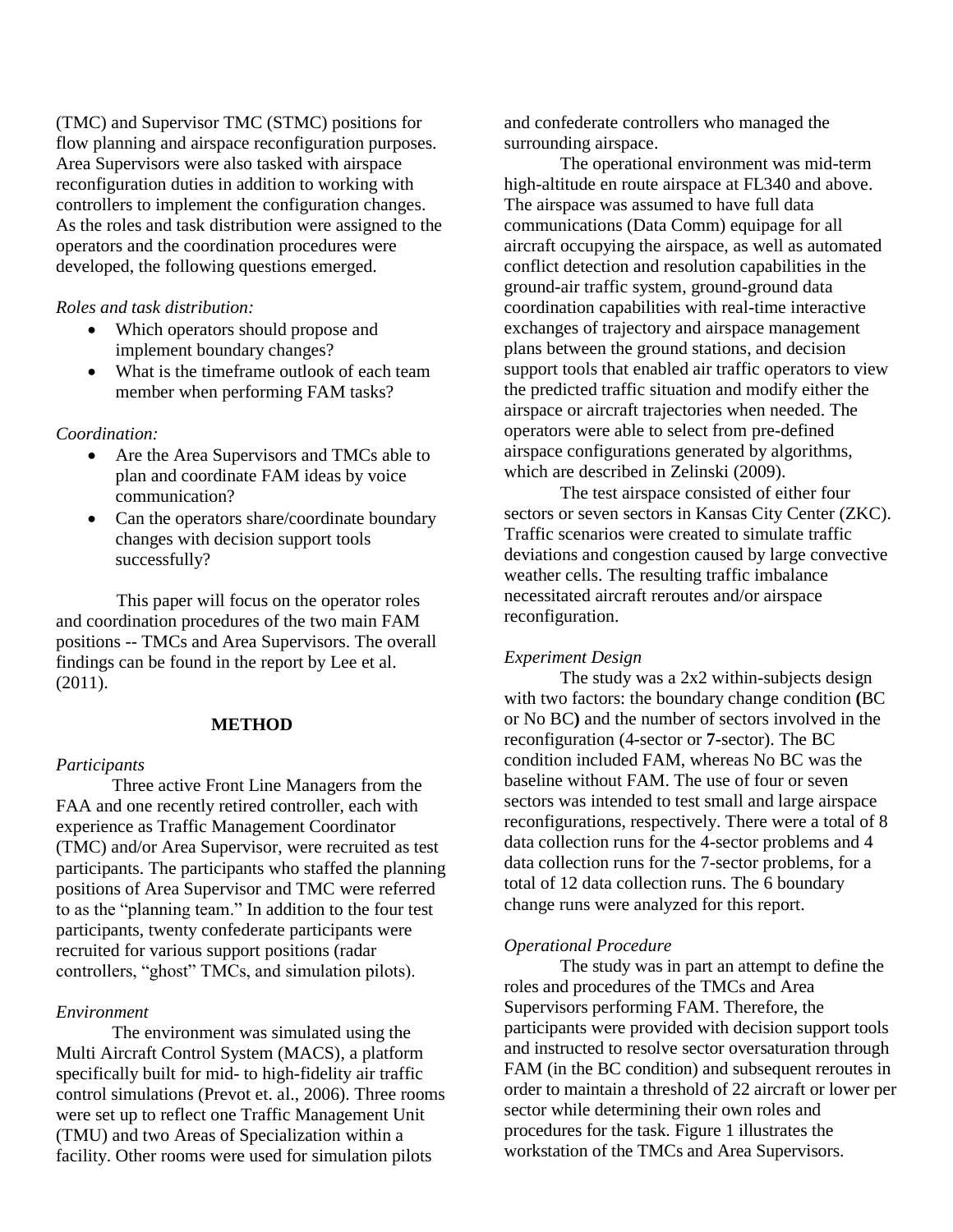

Figure 1: Planner station interactive display with decision support tools.

<span id="page-2-0"></span>In the study, TMCs and Area Supervisors needed to analyze the traffic and airspace situation, choose one of eight possible boundary reconfigurations, plan their course of action, coordinate and agree upon a solution with the other TMCs and/or Area Supervisors, and execute the plan together.

Although the planning task of the airspace reconfiguration was shared by Area Supervisors, TMC, and STMC, they were instructed to focus on different temporal and spatial domains. Area Supervisors were asked to focus on airspace within the Area and traffic within a 30 minute time horizon. The TMC and STMC were asked to focus on the whole facility and traffic outside of the 30 minute time horizon. The STMC had the added role of being the central coordinator. Because each team member could reconfigure the airspace, participants were allowed to explore who could propose and decide on the final airspace configuration.

During the boundary reconfiguration selection process, either an Area Supervisor or a TMC proposed a new airspace configuration and coordinated it with the other operators. Proposed configurations were shared using the Boundary Edit Window via groundground data coordination and discussed over the voice communication system. The Boundary Edit Window allowed the operators to analyze, select, and share the new airspace designs with the other operators. Traffic flow changes were also planned by the planning team and sent to the controllers via ground-ground data coordination.

In the 4-sector problem, two test participants were staffed as Area Supervisor and TMC along with four retired controllers to work the radar scopes. In the 7-sector traffic problems, the seven test sectors were divided into North and South Areas with retired controllers staffing the sector positions and test participants staffing the Area Supervisor positions. Two test participants with TMU experience alternated by run between the TMC and STMC position for Kansas City Center (ZKC). The STMC assumed the central coordinator role when communicating with the Area Supervisors and the TMUs from the other facilities (i.e., confederate "ghost" TMC).

The communication flow diagram for the 7 sector scenario is shown in [Figure 2.](#page-2-1) The weight of the arrows represents the communication frequency between the positions found in the study. The STMC to TMC had the most discussions, followed by the STMC to both Area Supervisors and the North Area Supervisor to South Area Supervisor. Although the TMC had the ability to call the Area Supervisors directly, he chose to contact the Area Supervisors through the STMC. Voice calls to confederate stations are shown with a dotted line and were not included in the analysis. The 4-sector scenario had a smaller channel of communication that included a TMC, Area Supervisor, TMC Ghost, controllers, and pilots.



<span id="page-2-1"></span>Figure 2: The 7-sector communication path. Heavier lines represent more voice communication and solid lines represent participant-to-participant voice communication.

At the end of each simulation run, the participants were given questionnaires related to the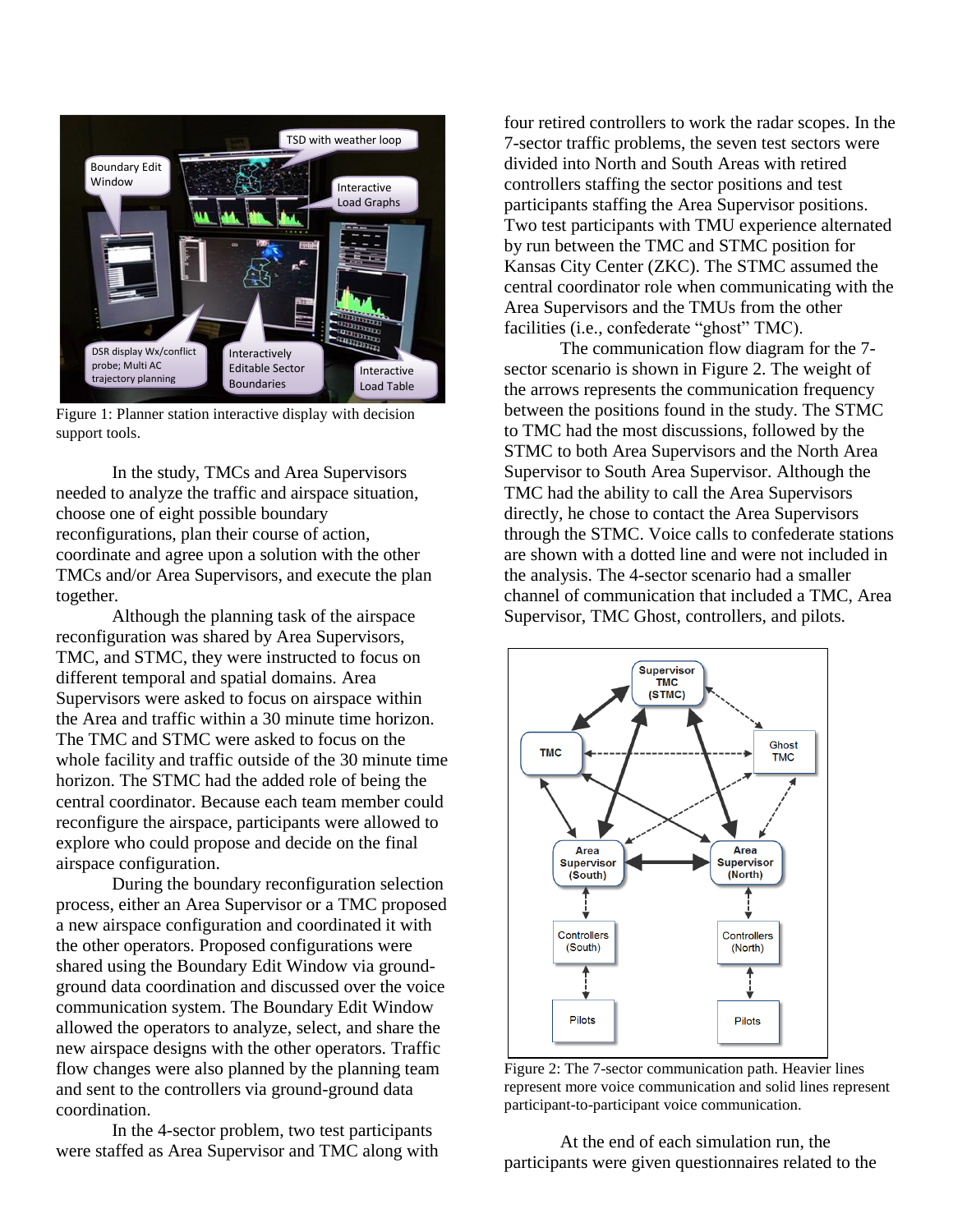acceptability of their roles, traffic situations, and coordination mechanisms. When the simulation was finished, they were asked additional questions related to the coordination and communication procedures.

# **RESULTS**

The following results are presented in two sections, titled "Roles and Task Distribution" and "Coordination." The sections describe the new functions and interactions for Area Supervisors, TMC, and STMC within the mid-term FAM concept.

# **Roles and Task Distribution**

*Proposal and implementation of boundary changes* All of the planner positions were provided with the tools to propose and/or implement boundary changes. Participants were asked to state who initially proposed and decided upon airspace configuration changes. [Figure 3](#page-3-0) shows the participant reported percentages of the team member who proposed an airspace configuration option and who decided upon the airspace configuration that was to be implemented. Overall, both Area Supervisors and TMCs (including STMC) proposed and decided upon airspace configuration changes but the TMCs played the leading role in both the initial proposal and the final decision. Overall, the results suggest that a collaborative effort with the Area Supervisors was useful for the TMCs to make the final decision on implementing the boundary changes.



<span id="page-3-0"></span>Figure 3: Reported percentage of initially proposing boundary changes and final decision implementation of boundary changes for the planner positions.

#### *Look-ahead Time to Capacity Overload*

Participants were asked how far they looked ahead in anticipating and planning for the capacity overload problem [\(Figure 4\)](#page-3-1). In line with the differing temporal scope of their roles, Area Supervisors tended to focus on capacity problems that were closer in time  $(mod = 30$  minutes away) than did the TMCs (mode  $= 45$  minutes), although this difference was only marginally significant (using the categories "30 minutes" and ">30 minutes",  $\chi^2(1) = 3.35, p < 0.10$ ).



<span id="page-3-1"></span>Figure 4: Reports of the look-ahead time to capacity overload.

# **Coordination**

The coordination procedures for airspace reconfiguration were developed by prototyping new mechanisms for the ground-ground data communication that allowed the airspace proposals to be shared among the planning team members and previewed on the controller stations when it was ready to be implemented. The data communications were also accompanied by voice communication between the Area Supervisors and STMC during the airspace proposal stage. The results of both types of communication are described below.

# *Voice Communication*

A post-simulation questionnaire was used to gather insights related to the process of selecting from a set of airspace configuration options and implementing them in coordination with the other planning team members. The rating scale was from 1 ("Very easy") to 6 ("Very difficult"). Overall, the results suggest that the process of coordinating the airspace changes and traffic reroutes was "easy" to "moderate" in difficulty.

The participants rated the difficulty of coordinating traffic reroutes with other positions as "easy." The TMCs coordination ratings  $(M = 1.50, SD)$